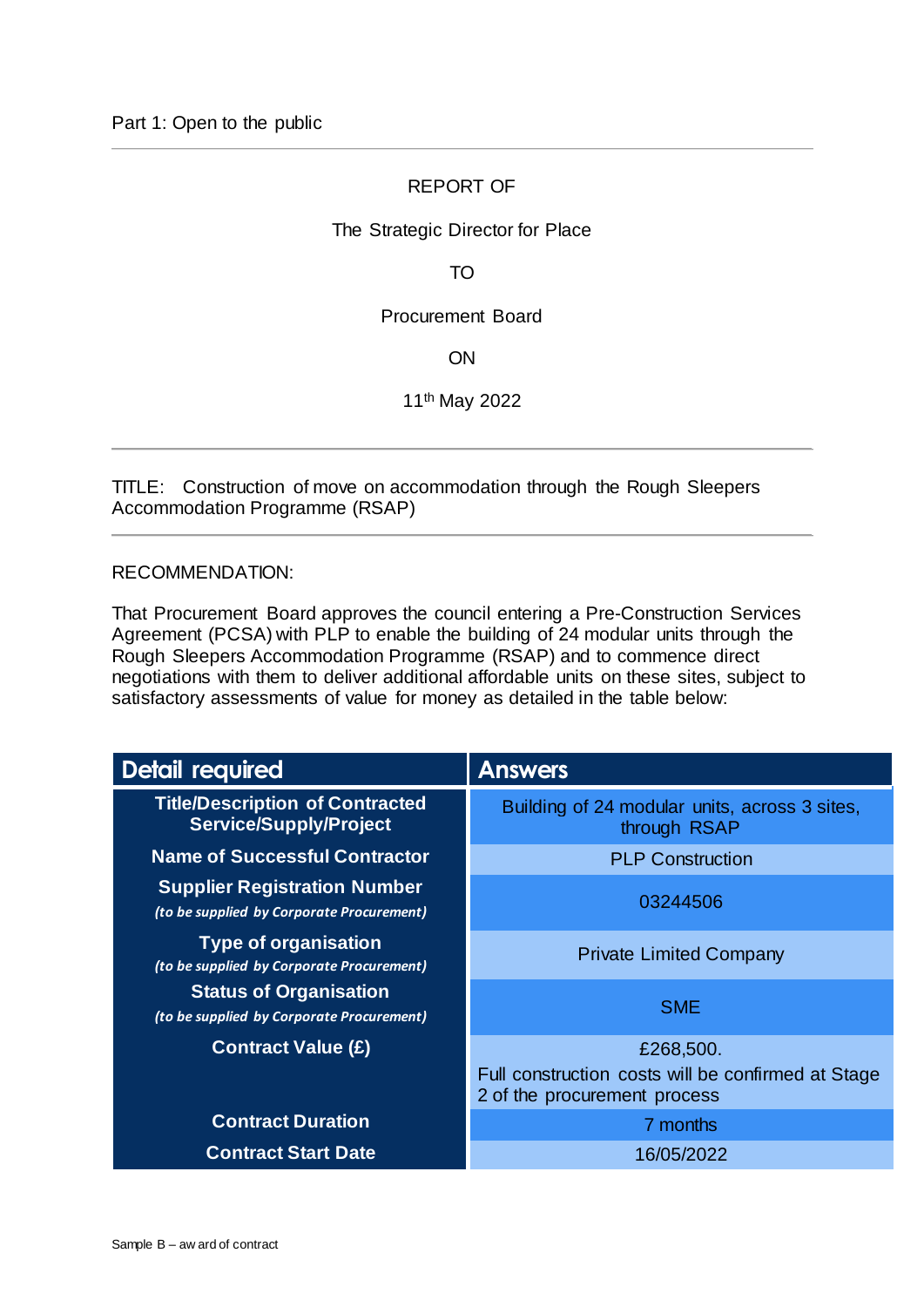| <b>Detail required</b>                                                                                            | <b>Answers</b>                                                                                                                                                                                                                                                                                                                                                                                                                                                                                             |
|-------------------------------------------------------------------------------------------------------------------|------------------------------------------------------------------------------------------------------------------------------------------------------------------------------------------------------------------------------------------------------------------------------------------------------------------------------------------------------------------------------------------------------------------------------------------------------------------------------------------------------------|
| <b>Contract End Date</b>                                                                                          | 30/11/2022                                                                                                                                                                                                                                                                                                                                                                                                                                                                                                 |
| <b>Optional Extension Period 1</b>                                                                                | months                                                                                                                                                                                                                                                                                                                                                                                                                                                                                                     |
| <b>Optional Extension Period 2</b>                                                                                | months                                                                                                                                                                                                                                                                                                                                                                                                                                                                                                     |
| Who will approve each Extension<br><b>Period?</b>                                                                 | Procurement Board (extension > £150k)                                                                                                                                                                                                                                                                                                                                                                                                                                                                      |
| <b>Contact Officer (Name &amp; number)</b>                                                                        | Konrad Magdzinski 793 2197                                                                                                                                                                                                                                                                                                                                                                                                                                                                                 |
| <b>Lead Service Group</b>                                                                                         | Place                                                                                                                                                                                                                                                                                                                                                                                                                                                                                                      |
| How the contract was procured?<br>(to be supplied by procurement)                                                 | <b>ICN Framework</b>                                                                                                                                                                                                                                                                                                                                                                                                                                                                                       |
| <b>Framework Details (where applicable)</b><br>(procurement body, framework<br>reference & title, start/ end date | Innovation Chain North (ICN) is a framework for<br>construction and associated professional<br>services procured under the Public Contracts<br>Regulations 2015 and is OJEU compliant. It has<br>been designed to support the delivery of new<br>homes and associated social infrastructure<br>across the North of England. The framework<br>includes lots for contractors, associated<br>professional services as well as a Dynamic<br>Purchasing System (DPS) for the supply of<br><b>Modular Homes.</b> |
| <b>Funding Source</b>                                                                                             | Grant                                                                                                                                                                                                                                                                                                                                                                                                                                                                                                      |
| <b>Ethical Contractor (EC): Mayor's</b><br><b>Employment Charter</b>                                              |                                                                                                                                                                                                                                                                                                                                                                                                                                                                                                            |
| <b>EC: Committed to sign up to charter</b>                                                                        | <b>YES</b>                                                                                                                                                                                                                                                                                                                                                                                                                                                                                                 |
| <b>EC: Accredited Living Wage Employer</b>                                                                        |                                                                                                                                                                                                                                                                                                                                                                                                                                                                                                            |

# EXECUTIVE SUMMARY:

This report seeks approval to award a Pre-Construction Services Agreement for the building of 24 modular apartment units, across 3 different sites, through the RSAP and to consider the construction of a further 19 affordable homes on the same sites. The apartments will provide self-contained supported housing to help meet an acute need for additional move on accommodation in the city. The appointment, at a cost of £268,500, will commit to appointing a contractor under stage 1 to develop costs and designs under a two-stage procurement route. Permission is also sought to explore using the same contractor the delivery of some additional affordable units on these sites, subject to satisfactory assessments of value for money. The report also seeks approval to place a deposit for the first set of units manufacture (£120,000) to maintain programme and draw down of grant.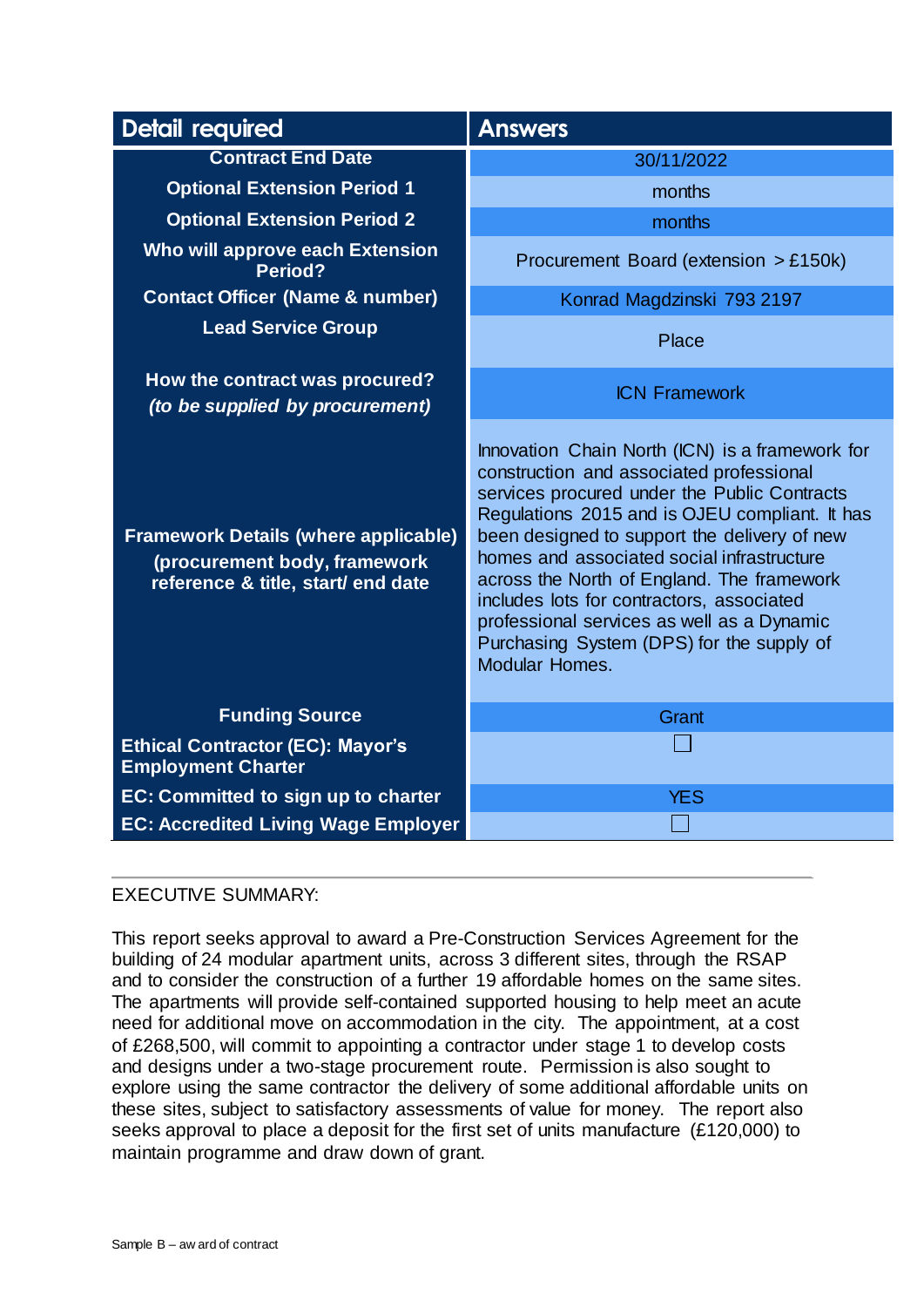# BACKGROUND DOCUMENTS:

- Homelessness Strategy
- Lead Member for Property and Regeneration 8<sup>th</sup> November 2021: Salford's Rough Sleepers Accommodation Programme (RSAP) Update.

# KEY DECISION:

Yes

# DETAILS:

1. Background

Homelessness has been increasing in the city since 2012 and the council is currently housing 316 people who have slept rough or been at significant risk of rough sleeping. There is an acute need for move on accommodation, particularly for those who have complex needs. In response, the council submitted four bids to RSAP, for the delivery of new move on accommodation in the city. All four bids were successful and attracted grant of £1,591,500 with a requirement of match funding of £1,100,000 from the council's capital programme.

The tenancies will be allocated and managed by the council's Supported Tenancy service. Revenue funding has also been obtained through the grant to deliver the ongoing support.

Buttress Architects were commissioned to carry out the pre planning assessment for the three sites at Eccles New Road and Tootal Grove in Weaste, and at Harcourt Street in Walkden. Consultation has been carried out with neighbours and user groups to inform the design process. As part of the pre planning assessment the sites have also been identified for potential development for additional affordable housing as part of the councils affordable housing programme for Derive.

This report seeks to approve PLP Construction as the preferred contractor for the construction of the RSAP move on accommodation following a first stage tender and subject to satisfactory conclusion of the second stage. In order to firm up the total contract value it will be necessary to enter into a Pre-Construction Services Agreement (PCSA) up to the value of £268,500 which will allow the commissioning of further surveys, placing of orders for utilities if required and the ability to place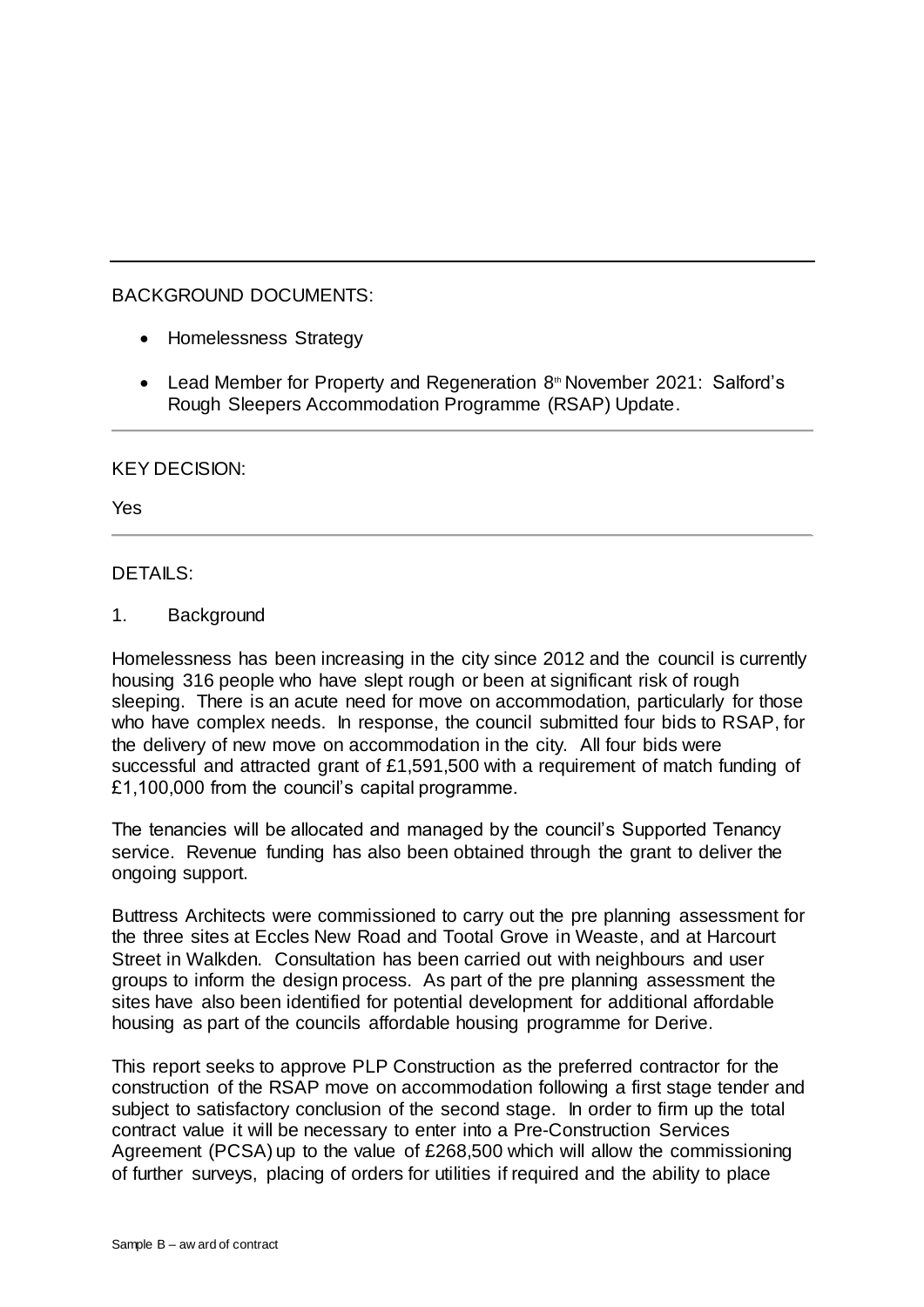manufacture orders prior to contract if needed. The Deposit for first set of units manufacture included in the value above is estimated at £120,000

Permission is also sought to commence direct negotiation with PLP for the additional affordable units noted above. It is likely that utilising the same contractor for the construction of the affordable accommodation on the remainder of the site offers advantages to the construction process with shared infrastructure costs, preliminaries and site set up. The contractor would therefore be asked to provide a separate price for the construction of affordable homes, specifically identifying economies. This would be subject to a value for money assessment from our Employers Agent, with a reserved right to carry out a competitive tender exercise if necessary.

## 2. The Procurement Process

In line with SCC procurement requirements the project was first issued via an Expression of Interest to all contractors under the ICN Framework. Consequently, 5 Contractors provided a response confirming their intention to tender for the works. 15 Contractors declined the opportunity citing reasons such as tender timescales, pipeline commitments and ability to deliver MMC at a competitive price.

After receiving the tenders Identity Consult, our consultants who were leading on this procurement, were informed that 3 of the contractors would not be submitting a tender as they were unable to demonstrate the experience of providing similar projects. Identity Consult sought to encourage submissions by clarifying what was required however all 3 parties still declined to tender. 2 contractors returned their submission by the required deadline.

The preferred Contractor was selected on the basis of best value which meant that proposals were assessed on both quality and price parameters on an agreed 80% quality / 20% price split. The reason that the price element was proposed at 20% was because the information on which contractors could price was minimal and given the nature of the project, the timescales and the requirement for a contractor to provide a full turnkey solution it was felt that ensuring ability to deliver on quality was of paramount importance.

The qualitative element of the submission equated to 80% of the overall marks and was evaluated against the following criteria and weighting:

Project Profiles – 20% Case Studies – 20% Preconstruction Programme – 20% Construction Programme – 20% Social Value – 20%

The financial assessment carried 20% of the overall marks available.

A Pricing Book template was provided within the tender documents in which the Contractors were required to detail the following costs: inflation, prelims, OH&P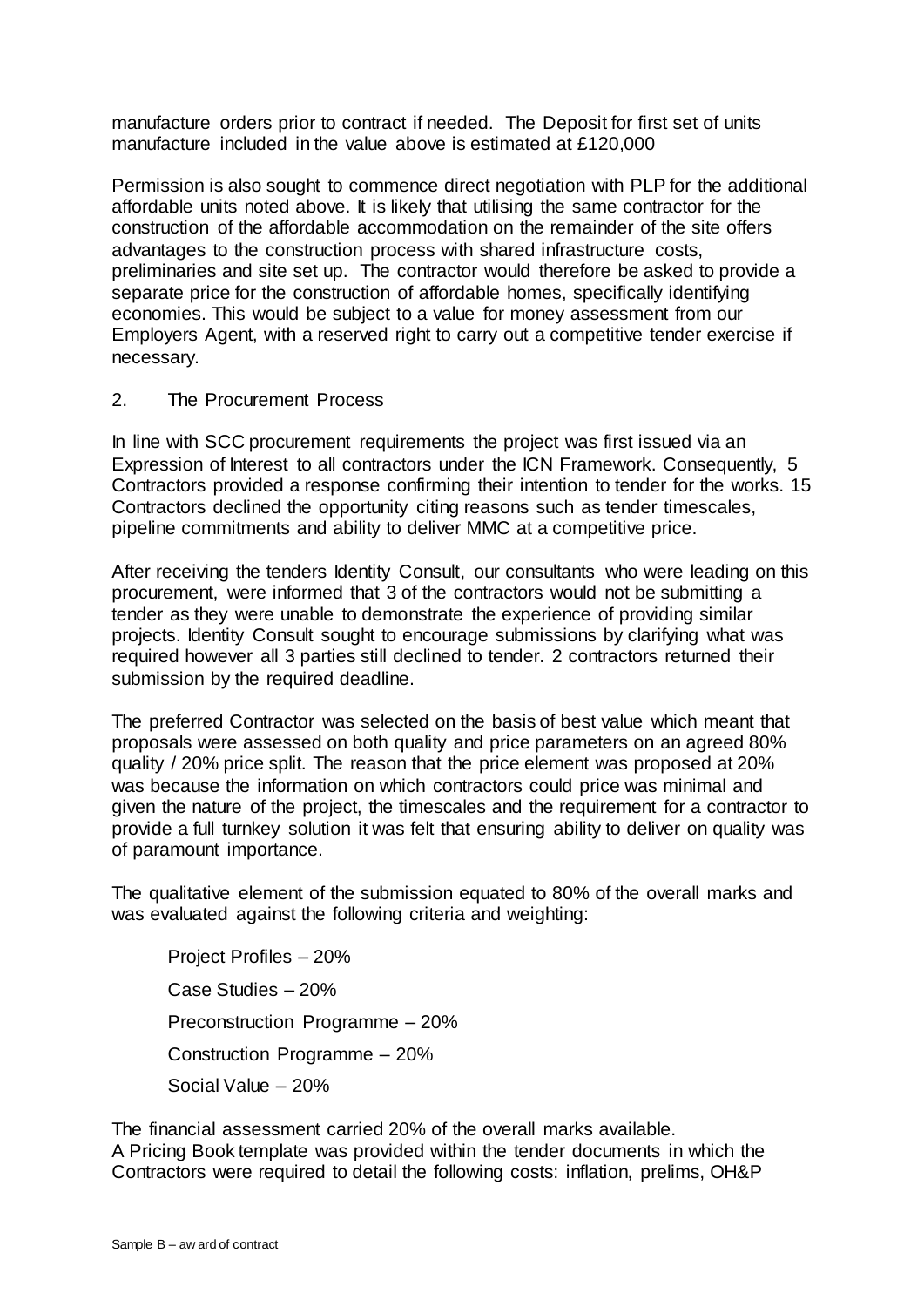A Qualitative Review took place with submissions scored individually by 2 representatives from SCC and 1 from Identity Consult and were reviewed against the selection criteria and scores allocated to each Contractor for each question. A moderation meeting was subsequently held to agree a score for each response.

| <b>Contractor</b>       | <b>Quality Score   Cost Score</b> |        | Total<br><b>Score</b> | Ranking |
|-------------------------|-----------------------------------|--------|-----------------------|---------|
| John Southworth         | 46.4%                             | 20%    | 66.4%                 |         |
| <b>Builders</b>         |                                   |        |                       |         |
| <b>PLP Construction</b> | 68.8%                             | 17.53% | 86.33%                |         |

Following conclusion of the selection process PLP Construction are ranked as preferred Contractor. PLP Construction scored highest on the qualitative assessment whilst also providing costs for the elements requested that was considered within the range of what would be expected. PLP Construction have assumed a phased approach to the programme, which would allow Site 1 to be complete prior to the end of March 2023 which meets the target Practical Completion date for grant funding. Site 2 would reach Practical Completion early April and Site 3 would reach Practical Completion by June 2023.

## 3. Social Value

PLP will have a dedicated Social Value Officer who will engage with Homelessness charities to provide access to social care and support for the vulnerable residents who will call these new properties home.

They propose to work with Salford Job Centre on Paddington Close, Emmaus Salford Homeless Charity, Shelter, Salford Foodbank in Media City, St Luke's C of E Primary School, Salford, Willow Tree, Primary School, Buile Hill Academy, All Hallows RC High School and The Albion Academy, Pendleton Sixth Form College and Salford City College.

PLP will engage with Salford City Council and Paul Dennett's Mayoral office in order to develop a collective plan to deliver a range of social value activities. They will also commit to joining the Salford Social Value Alliance to help make Salford 10% better, sign up to the Social Value Pledge and Salford's Employment Charter.

They have committed to produce a monthly report for Salford City Council outlining all social value activity achieved on this project. All outcomes can be recorded using TOMS. Below is an example TOMS table of the social value contribution this project could achieve:

| <b>TOMS</b>     | <b>Description</b>                                             | Value                    | Total   |
|-----------------|----------------------------------------------------------------|--------------------------|---------|
| NT7             | Skills/employment opportunities for<br>unemployed local people | £100.33 $x5$ people      | £501.65 |
| <b>NT12</b>     | Work placement opportunities on site<br>and in the MMC factory | £148.95 x25 weeks        | £3724   |
| NT <sub>8</sub> | Attendance at Careers Events - local<br>schools and colleges   | £14.80 $\times$ 5 visits | £74     |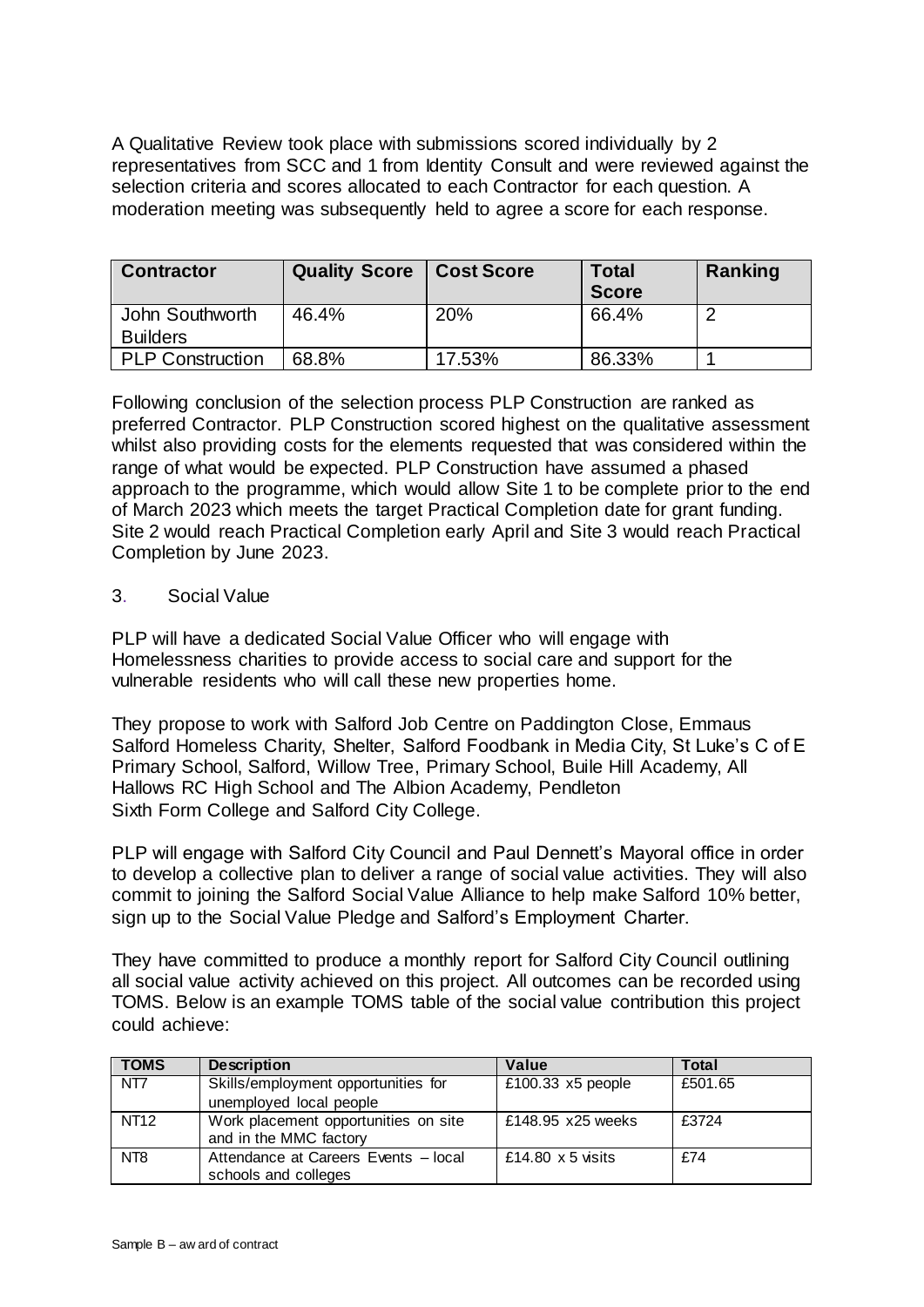| <b>NT10</b>     | Apprenticeship opportunities supported<br>on the project (Direct and Supply Chain)                                           | £176.80 x 20 weeks                       | £3536               |
|-----------------|------------------------------------------------------------------------------------------------------------------------------|------------------------------------------|---------------------|
| <b>NT28</b>     | Donations to local charities                                                                                                 | £1 x £1000                               | £1000               |
| <b>NT29</b>     | Volunteering in the community                                                                                                | £14.80 x 5                               | £74                 |
| NT <sub>1</sub> | FTE Directly employed staff who will<br>work on the project - trades office and<br>management based in Greater<br>Manchester | £26,746 x 3.5                            | £93,611             |
| <b>NT18</b>     | Local Supply Chain / Supplier Spend                                                                                          | £1 x based in Greater<br>Manchester Area | £650,000            |
|                 |                                                                                                                              |                                          | £752,520            |
|                 |                                                                                                                              |                                          | <b>Social Value</b> |
|                 |                                                                                                                              |                                          | <b>Activity</b>     |

## KEY COUNCIL POLICIES:

### Housing and Regeneration

## EQUALITY IMPACT ASSESSMENT AND IMPLICATIONS:

The delivery of new homelessness move on accommodation and affordable housing helps to address equality outcomes through the provision of good quality, well managed and secure housing.

### ASSESSMENT OF RISK:

Risks will be monitored and mitigated through the project group. The main risk is achieving spend in accordance with grant funding requirements. Approval of the report will ensure the schemes can begin before the end of October 2022.

If at any point the cost is not viable or providing VFM (Value for Money) SCC are not bound to enter any PCSA or contract with PLP. An assessment of the risk of placing orders will be carried out prior to placing a deposit on the manufacture of units.

There are also potential construction risks of rising costs and material shortages.

SOURCE OF FUNDING:

Capital Programme and RSAP Grant

LEGAL IMPLICATIONS: Supplied by: The Shared Legal Service – Tony Hatton

When commissioning contracts for the procurement of goods, services or the execution of works, the Council must comply with the Public Contracts Regulations 2015 (PCR) and its own Contractual Standing Orders (CSO's), failing which a contract may be subject to legal challenge from an aggrieved provider. CSO's apply to every contract, including temporary ones, for the procurement of supplies, services and the execution of works undertaken by or on behalf of the Council, subject to certain exceptions listed in the Orders.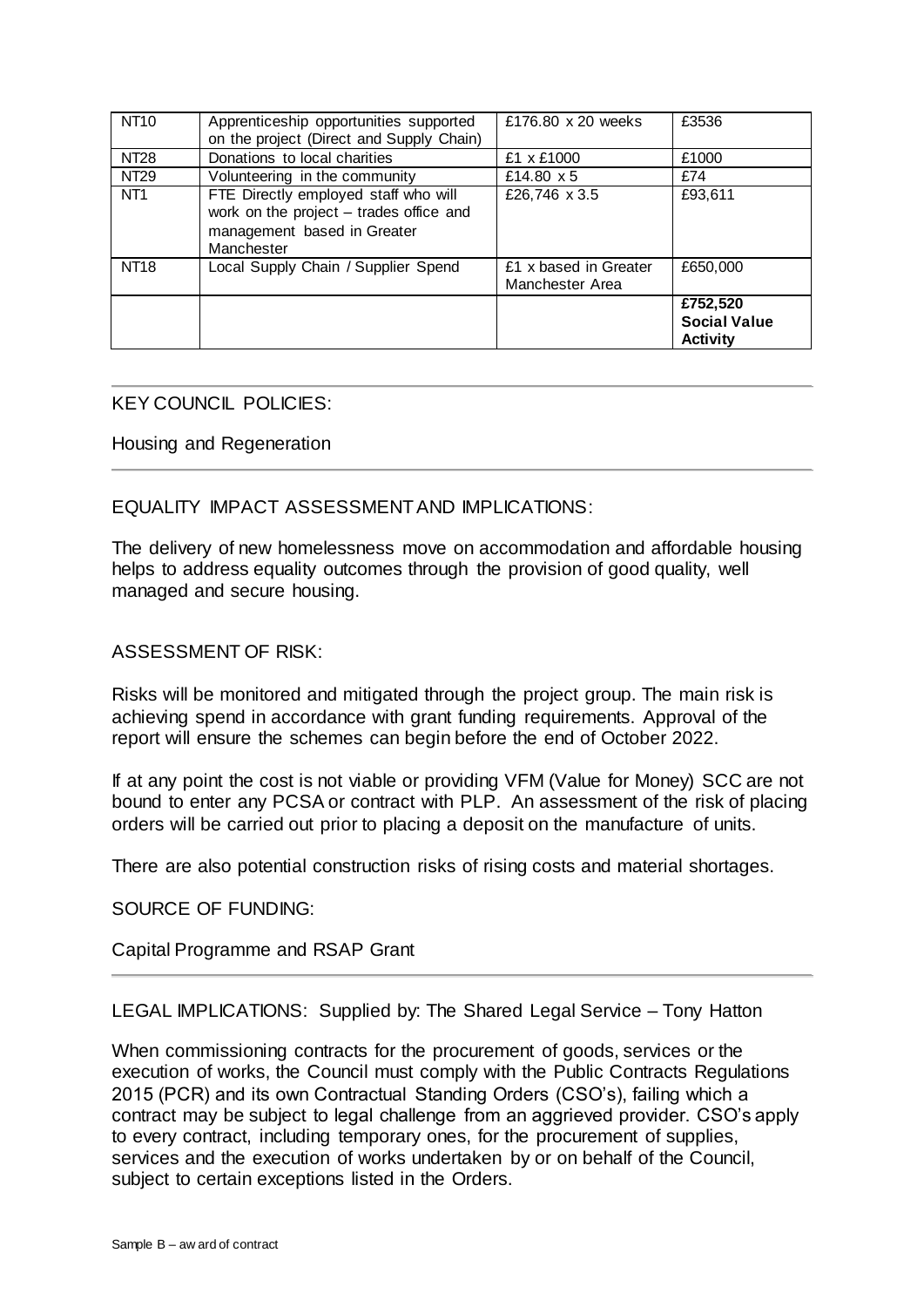CSO's stipulate that where a suitable framework exists, this must be used unless there is an auditable reason not to do so. The proposed award of the contract follows a call off exercise in accordance with the ICN (Innovation Chain North) Framework referred to in the body of the report, which is a fully compliant framework from a legislative perspective available for the Council (and other local authorities as described) to use.

The Council can comply with the requirements of PCR by carrying out its own procurement exercise or relying upon another contracting authority's compliant procurement exercise. In that regard, contracting authorities may procure goods, works or services through a 'central purchasing body' (and are deemed to have complied with PCR to the extent that the central purchasing body has). The definition of 'central purchasing body' includes an authority that concludes framework agreements for works, goods or services intended for one or more contracting authorities.

In this instance, following an earlier expression of interest, two submissions were received from tenderers on the framework, which were evaluated on the most economically advantageous tender basis in line with the published criteria resulting in the proposed award of the contract to PLP Construction. The Council will need to have followed the procedure set out in the framework agreement to ensure the procurement process is compliant and bids are evaluated in accordance with published criteria, in which case the procurement procedures appear robust and compliant with the requirements of the Council's CSO's and public procurement legislation.

FINANCIAL IMPLICATIONS: Submitted by: David R Mills – Commercial Finance Manager

Provision for the council's contribution for the RSAP accommodation is included within the approved capital programme following internal financial modelling based on 40 years borrowing with the rents covering the cost of borrowing, management and maintenance costs and life cycle costs from year 6. The modelling assumes cost and revenue increases in line with CPI.

The delivery of affordable accommodation under the councils' affordable homes programme will also be subject to its business case being approved by Derive RP.

PROCUREMENT IMPLICATIONS: Supplied by: The Corporate Procurement Team – Debbie Derbyshire

The procurement of the project was undertaken by utilising the ICN Framework which is a compliant route to market. The framework complies with the Procurement Contract Regulations and therefore is also compliant with the Contractual Standing Orders.